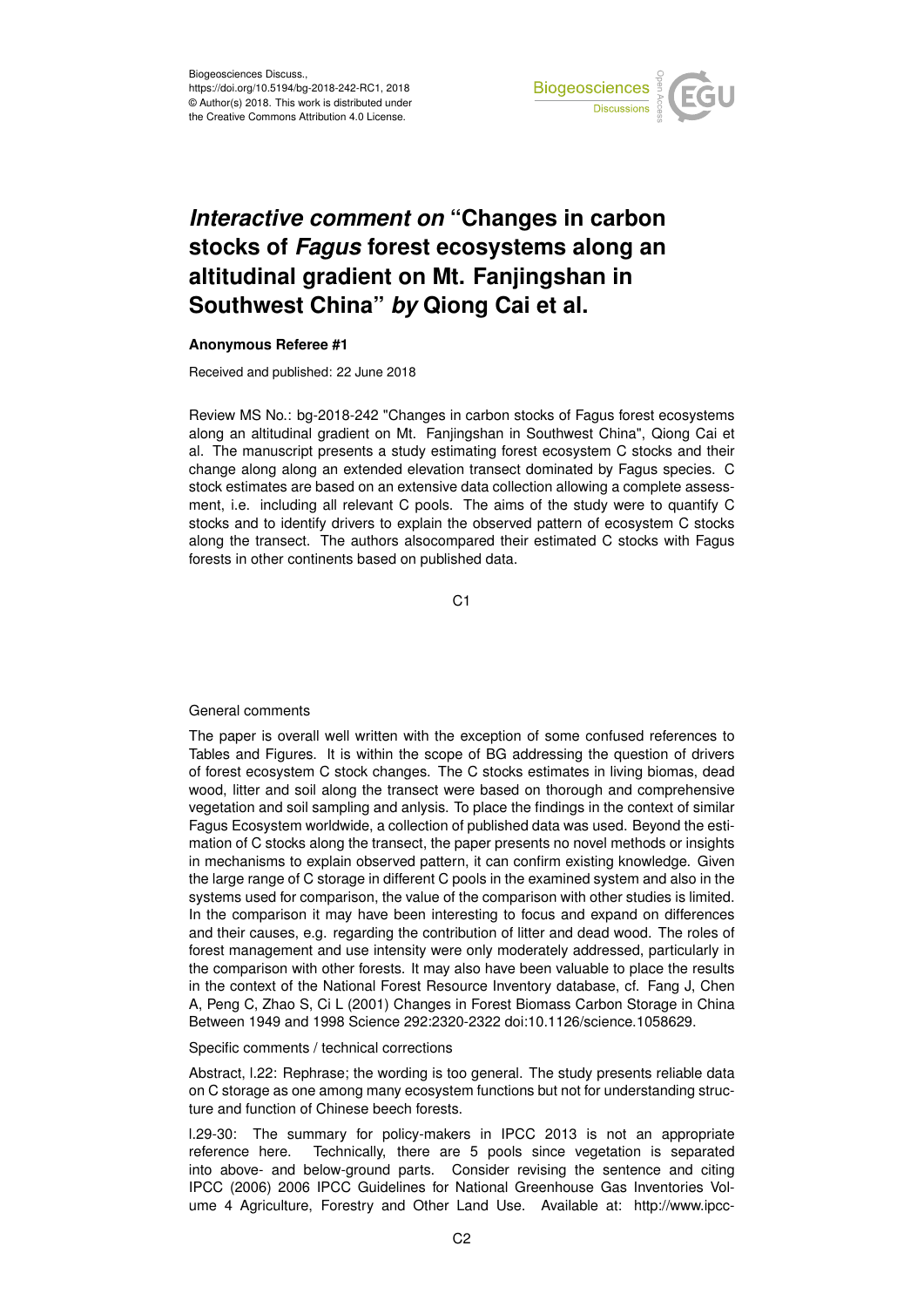nggip.iges.or.jp/public/2006gl/vol4.html.

l.33: Delete 'even'.

l.45 and throughout the manuscript: altitudinal, altitude etc. Consider replacing with elevation, which is more appropriate term in this context; cf. McVicar T, Körner C (2013) On the use of elevation, altitude, and height in the ecological and climatological literature Oecologia 171:335-337 doi:10.1007/s00442-012-2416-7

l.50-51: grammar – 'there has been . . . pattern' or 'there have been . . .patterns'.

l.56: Consider revising: 'less C accumulation in total' since in relative terms younger stands tend to accumulate more carbon'. Also, biomass accumulation is likely to peak in a mature forest before declining again; cf. Pregitzer and Euskirchen 2004 cited in the manuscript.

l.64: Does 'unneglectable' exist, maybe revise to 'negligible' or 'insignificant'

l.90: Is 'consecutive' appropriate; consider 'continuous'.

l.149: It would have been interesting to give some indication on the variability of stand age to demonstrate how appropriate this estimate is for the primary and possibly uneven-aged forests. Or possibly a description of the presence/absence of different age cohorts.

l.160: The reference to Tab.2 is not clear in this context as it shows C cocks in the soil, which are not referred to in the preceding sentence, or in this chapter, which is about vegetation.

l.162, 166, Fig.1: R2 is presented which only tells how well the model is fitting the actual data. In addition it would be valuable to state whether the the coeffcients are different from 0. This applies also to the results presented in sections 3.2 and 3.3.

l.181: Consider inserting 'total soil C storage'.

C3

l.194, 195, 198, 201: The information is not in Tab. 2, possibly you ar referring to Fig. 4?

l.204: Is worldwide really appropriate? The comparison of beech forests is based on European, Japanese and Chinese data. The American data are not mentioned in this section.

l. 208: Figure 3 was not previuously introduced and is probably incorrectly cited here as Fig. 5 contains the relevant information.

l.222-223: The discussion could be extended to the effect of different management practices and intensities of use. Many beech forests in Europe have been heavily used in the past and show legacies but are now often under some form of protection; cf. Mund M, Schulze E-D (2006) Impacts of forest management on the carbon budget of European beech (Fagus sylvatica) forests Allgem Forst- und Jagdzeitung 177:47-62 and also Mund 2004 cited in the manuscript.

l.234-236: Consider moving this to the results section.

l.246-249: Please clarify this sentence 'At the same time. . .lower output'. The study did not measure decomposition rate. What is the meaning of output, C emissions? This was not measured. Possibly rephrase to indicate that this is an hypothesis as, for example, on l.250-251.

l.247-248: Please clarify this sentence 'Herein, . . .. Input of pland debris'. It is not clear how increased C storage can result in in increasd input of plant debris. Turnover of tree or shrub was not measured, and if it was the objective to discuss this aspect, a reference to literature such as Shaozhong Wang, Zhengquan Wang, Jiacun Gu 2017. Variation patterns of fine root biomass, production and turnover in Chinese forests. Journal of Forestry Research, 28: 1185-1194 may be appropriate.

l.253: Fig. 2 does not include information on soil.

l.264 & 182: The fact that the two secondary forests were disturbed by fire may explain